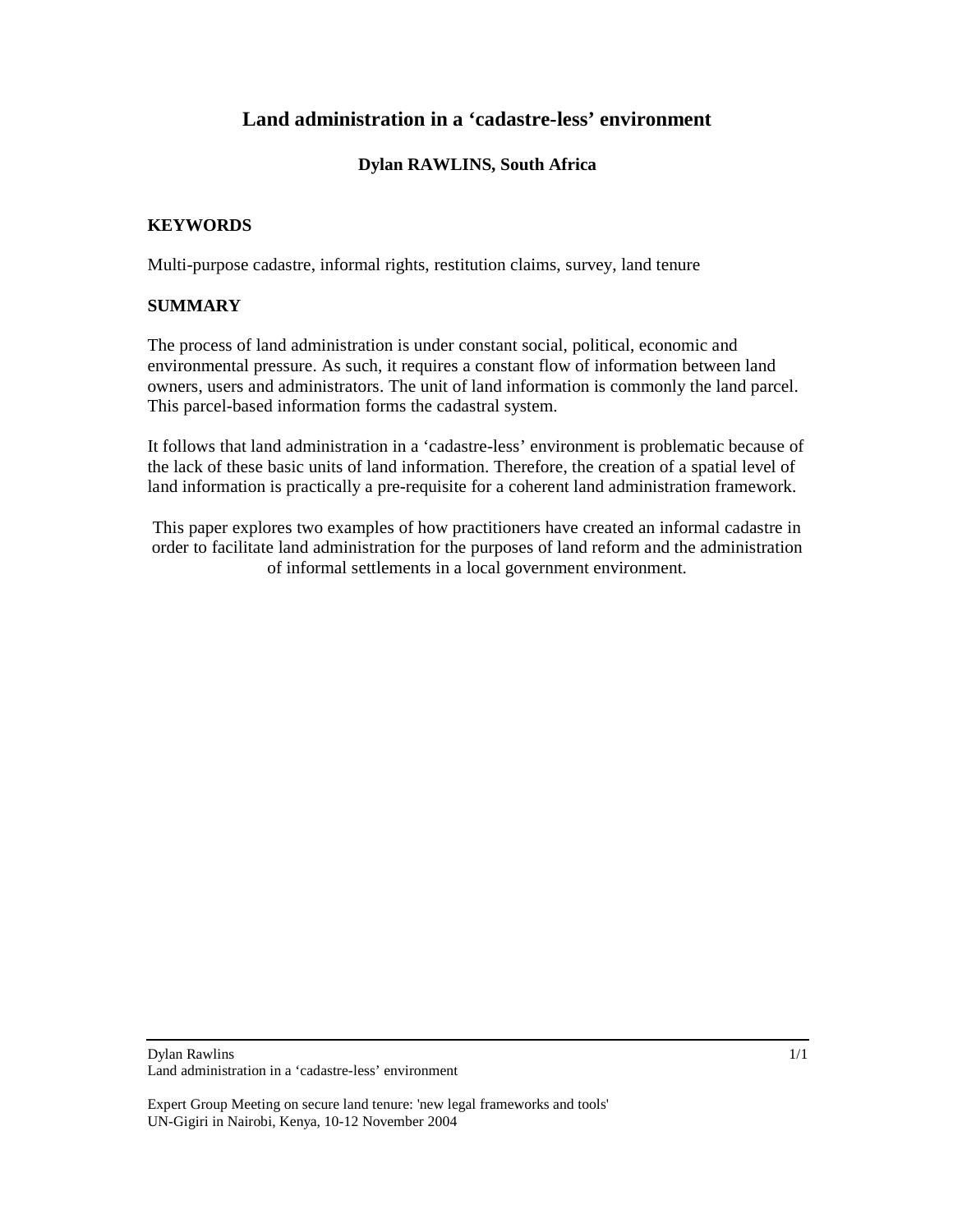# **Land administration in a 'cadastre-less' environment**

## **Dylan RAWLINS, South Africa**

## **1. INTRODUCTION**

It is well known that the political history of South Africa has given rise to inequalities in the ownership of land. Land Reform in South Africa has attempted to address these inequalities through three programs: Land Redistribution, Land Restitution and Land Tenure Reform.

All three of these programs have been widely criticised for non-delivery by land professionals, the academic community and the general public. Regardless of these criticisms, land reform in South Africa has made considerable advances in its attempt to balance past inequalities.

| <b>Progress of Land Reform in South Africa</b> |                                                            |
|------------------------------------------------|------------------------------------------------------------|
| <b>Land Restitution</b>                        | Out of 65,000 claims submitted to the Commission on        |
|                                                | Restitution of Land Rights by the 31 December 1998, 48 852 |
|                                                | have been settled.                                         |
| <b>Land Redistribution</b>                     | 772 626 hectares of land have been transferred to former   |
|                                                | 'landless' individuals and communities.                    |
| Land Tenure Reform                             | The Communal Land Rights Act has been passed after 6       |
|                                                | years of drafting.                                         |

(Didiza, 2004)

The relative successes of the Restitution and Redistribution programs can be attributed to their association with the existing cadastral system. Redistribution is simply a transfer of ownership through the current registration system. Restitution, although more complex, involves either a transfer of ownership or the valuation of historical rights with a view to comparable redress through either financial compensation or alternative land.

However, once land reform leaves the 'safety' of the existing cadastre it enters an environment where few legal and technical tools are available to provide government and practitioners with the means to effect change.

Without a technical and legal framework within which to operate, practitioners and local government institutions have been forced to resort to informal methods of identifying and administering informal land. This paper explores some experiences of practitioners, their methods and results when attempting to facilitate land administration in the 'cadastre-less' environment.

Dylan Rawlins

Land administration in a 'cadastre-less' environment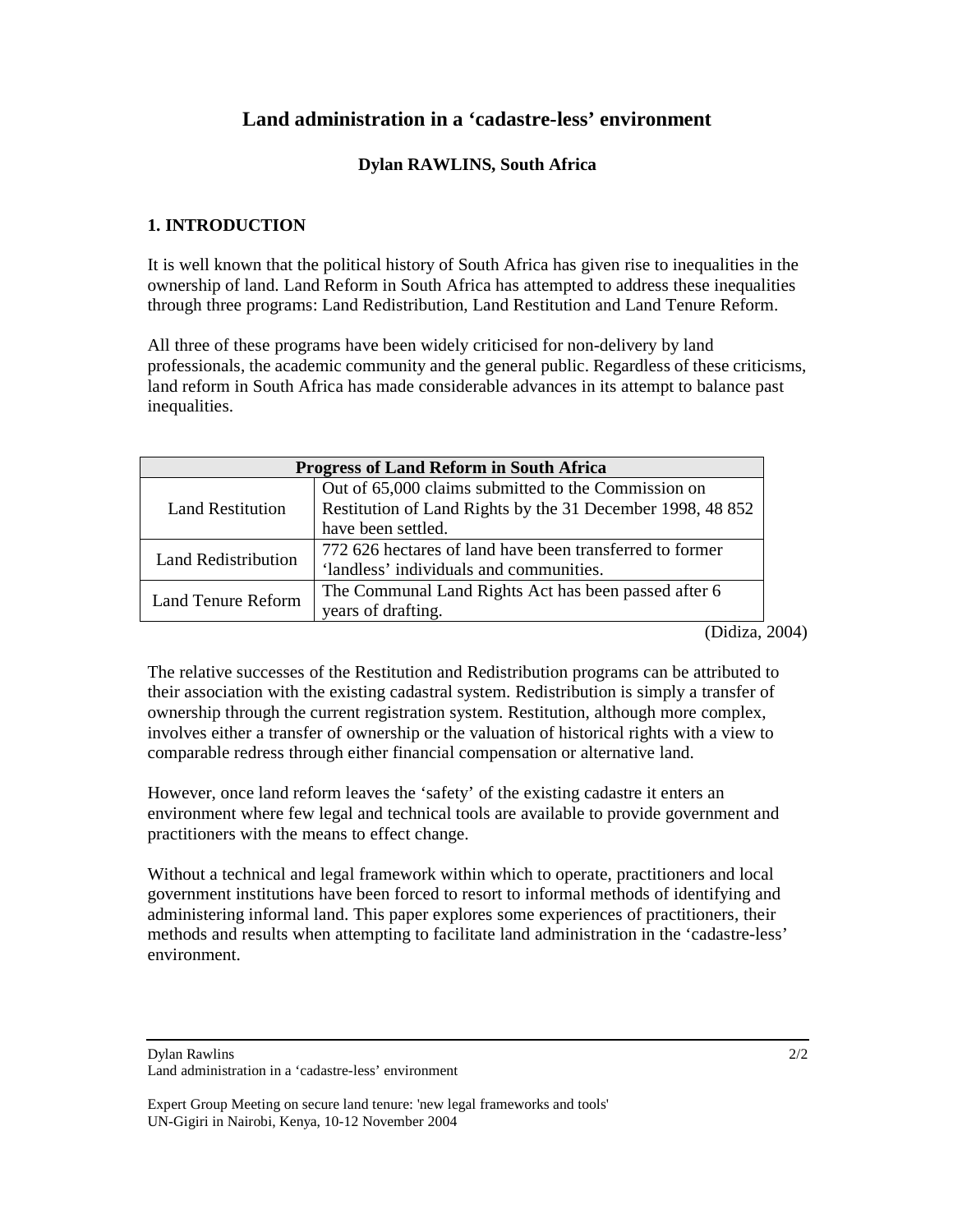# **2. LAND ADMINISTRATION PROBLEMS IN THE 'CADASTRE-LESS' ENVIRONMENT**

Between 1997 and 2000, the Border Rural Committee was contracted by the European Union Foundation for Human Rights to undertake research into problems surrounding land administration in South Africa from both a practical and policy perspective. One of the products of this research was the development of a Land Administration Handbook that was used to train government officials in how to deal with these practical land administration issues. (Rawlins and Westaway, 2000)

All top and middle management government officials whose job descriptions involved dealings with land were targeted for training. Training was conducted in a workshop format with the facilitators getting feedback from participants on specific problems which they were faced with in performing their land administration functions.

It was interesting to note that participants working in the former homeland areas, the 'cadastre-less' environment, highlighted the issue of boundary disputes as being a key area of failure in their jobs. Reasons given were a lack of institutional and technical support, specifically, no legal basis to perform surveys recognised by government and communities. (Rawlins, 2000).

Participants highlighted the following issues as being key problems:

- "Pegs missing:
- Cost (of transport);
- (Survey) Standards (with respect to methodology and accuracy);
- Coverage (holes in the parcel-based system)
- Boundary encroachment"

(Rawlins, 2000, p13)

Practical issues arising from these problems were mainly concerned with land use regulation, such as zoning and building permits, and the designation of areas for burial. Issues of land ownership and transfers were not mentioned by participants as being problematic even though the facilitation of transfers fell within many of their job descriptions.

Research into the issue of transfers in these areas showed that transfers were being undertaken outside of the formal procedures (Atkinson *et al*, 1998). However, no quantitative research was undertaken to verify this perception.

Without a properly defined spatial framework land administration in these areas is chaotic. The lack of a formal cadastre, and no legal and institutional means to create one, has lead to a breakdown in land reform and land administration.

Dylan Rawlins

Land administration in a 'cadastre-less' environment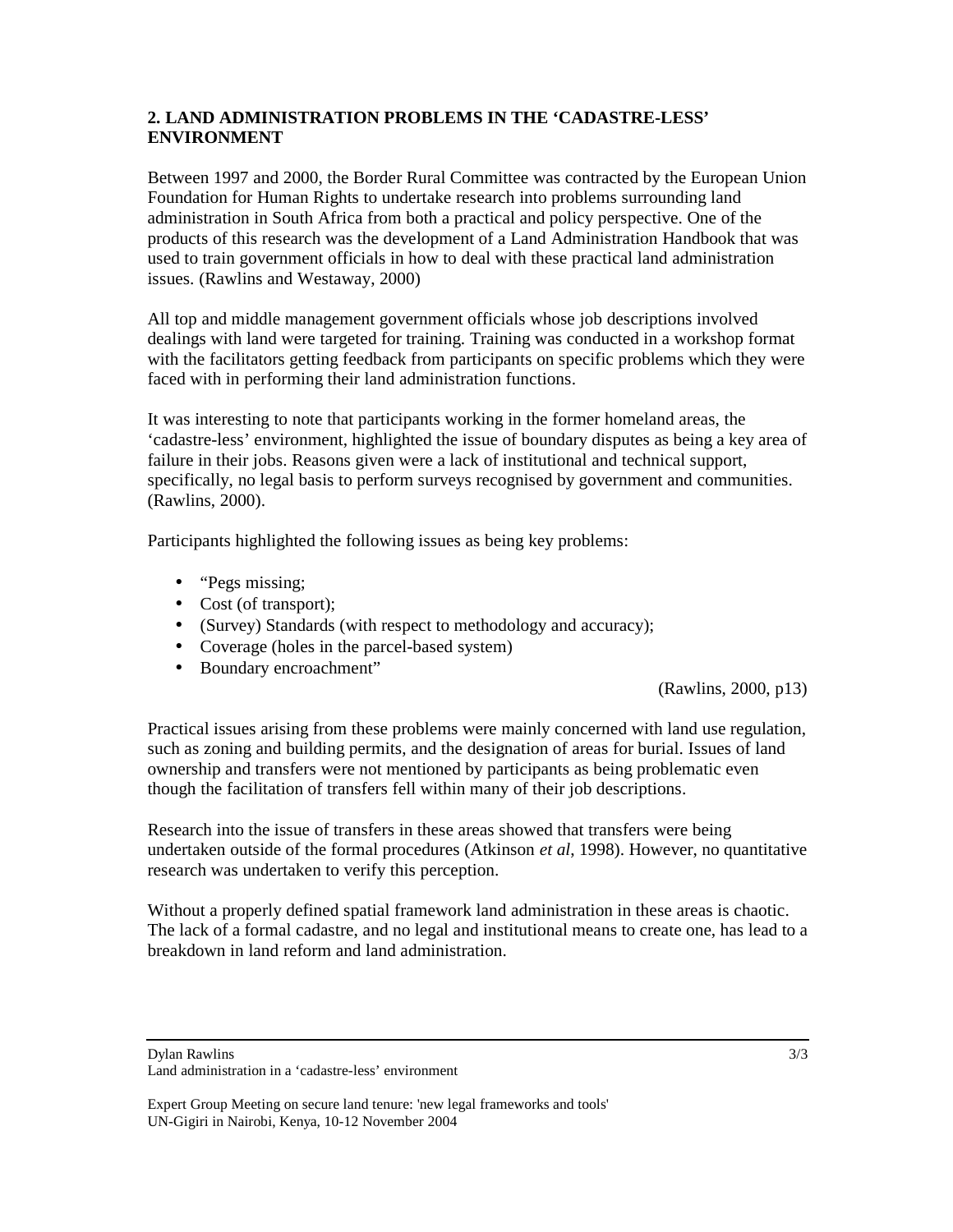However, in cases where these 'cadastre-less' areas fall within priority land reform areas measures have been taken at a practical level to circumvent the lack of a cadastre in the interests of progress. In this regard, two cases are presented.

#### **3. LAND RESTITUTION IN THE 'CADASTRE-LESS' ENVIRONMENT**

In December 1998, 7 villages in the former homeland of the Ciskei lodged restitutions claims for land lost as a result of betterment planning. In short, betterment planning involved the reorganisation of communities by changing where the people lived, how they accessed their land and how much land was available to them for use. Also referred to as villagisation, this involved moving people's homesteads away from their adjoining arable land to a central village.

As a result, people received smaller lots for occupation and often lost their rights to their arable land. New land was 'zoned' as arable even though it was sometimes unsuitable for arable use. Old arable lands that were located far away from the new village were re-zoned as grazing lands.

The restitution process required that the extent of loss be quantified. However, at the time of betterment there was no formal cadastre in these areas and without any means to formally identify the extent and location of pre-betterment rights it was left to the community to describe their historical properties.

The Border Rural Committee (BRC) developed a methodology to assist communities with the quantification of their loss. The method developed by BRC involved two means of data collection and a data verification process. (Border Rural Committee, 2001)

Archives were searched for any reference to plot sizes and location. This yielded some references from Magistrates' records on average arable and residential plot sizes. In two cases maps accompanied these records. However, these maps were not to scale and when overlaid with existing maps in a GIS some 'rubber-sheeting' was required to fit the geographic features with the same existing geographic features. This was deemed unreliable. In addition, the maps appeared to be sketches and not the result of survey work.

Secondly, community members were questioned about the size of their arable and residential plots. However, most means of measure were given in steps (paces) with very few people being able to give sizes in Morgen. Plot sizes were then calculated by working out the average length of a step as being 30cm. These methodological problems called for a means of verification.

In order to spatially identify the original boundaries a simple hand-held GPS was used. Typically, arable plots were defined in terms of how much land could be cleared in a particular season for cropping as well as how much time and resources people had at their disposal to plough the land. The wide variation in the original spatial description meant that

Dylan Rawlins

Land administration in a 'cadastre-less' environment

Expert Group Meeting on secure land tenure: 'new legal frameworks and tools' UN-Gigiri in Nairobi, Kenya, 10-12 November 2004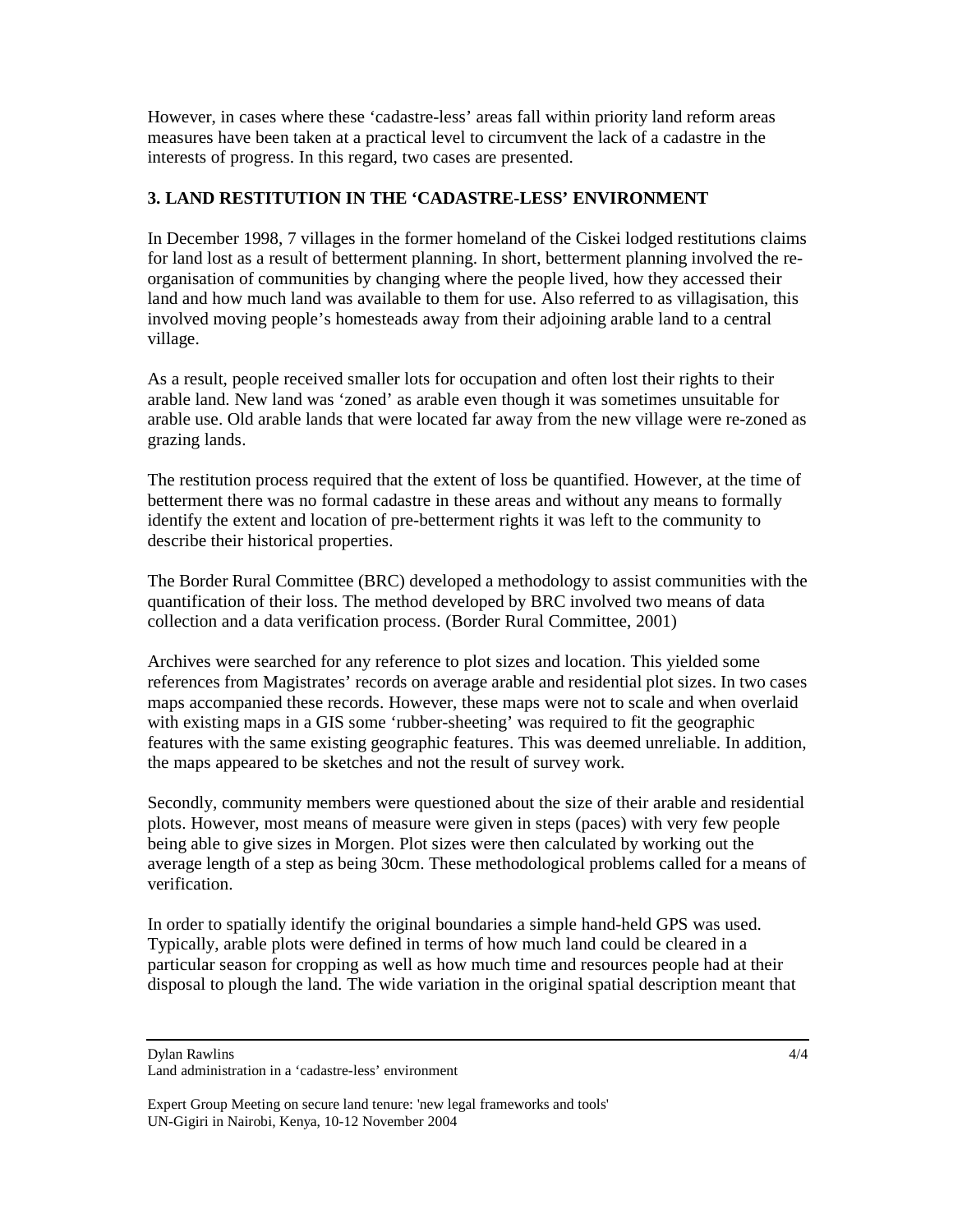the relative inaccuracy of a non-corrected GPS reading would be a sufficient means of survey.

Initially, BRC staff called upon the surviving community members of the betterment era to accompany them to the old sites. The amount of time required to access these areas, especially by people of this age (mostly in their 70s and 80s), limited the number of surveys that could be undertaken by BRC staff members. It was then decided to attempt to train community members to conduct their own surveys.

The training lasted a morning and the afternoon was spent conducting surveys under staff supervision. Each waypoint reading was linked to a Claim Number in order to assist with the creation of polygons in the GIS. 'Surveyors' were also asked to start and finish at the same location. The differences in the start and end points provided some indication of inaccuracy in the uncorrected GPS coordinates. In all cases inaccuracies were less than 10 metres.

The GPS was collected each Friday for downloading and input into a GIS. Polygons were constructed from the points and linked to the claim information via the Claim Number. The final polygons were overlaid with existing map information such as recent aerial photographs and topo-cadastral map sheets. In cases where polygons intersected areas that were obviously never arable, such as very steep slopes and rivers, the polygon boundary was adjusted using a 'best fit' scenario.

The following image shows the typical survey result.



Arable boundaries were not allowed to overlap as it was assumed that arable allocations conducted by the Headman were exclusive. However, residential boundaries frequently did overlap where homesteads were located close together. This is because there was never any definite line between where one person's property started and another's ended.

Dylan Rawlins Land administration in a 'cadastre-less' environment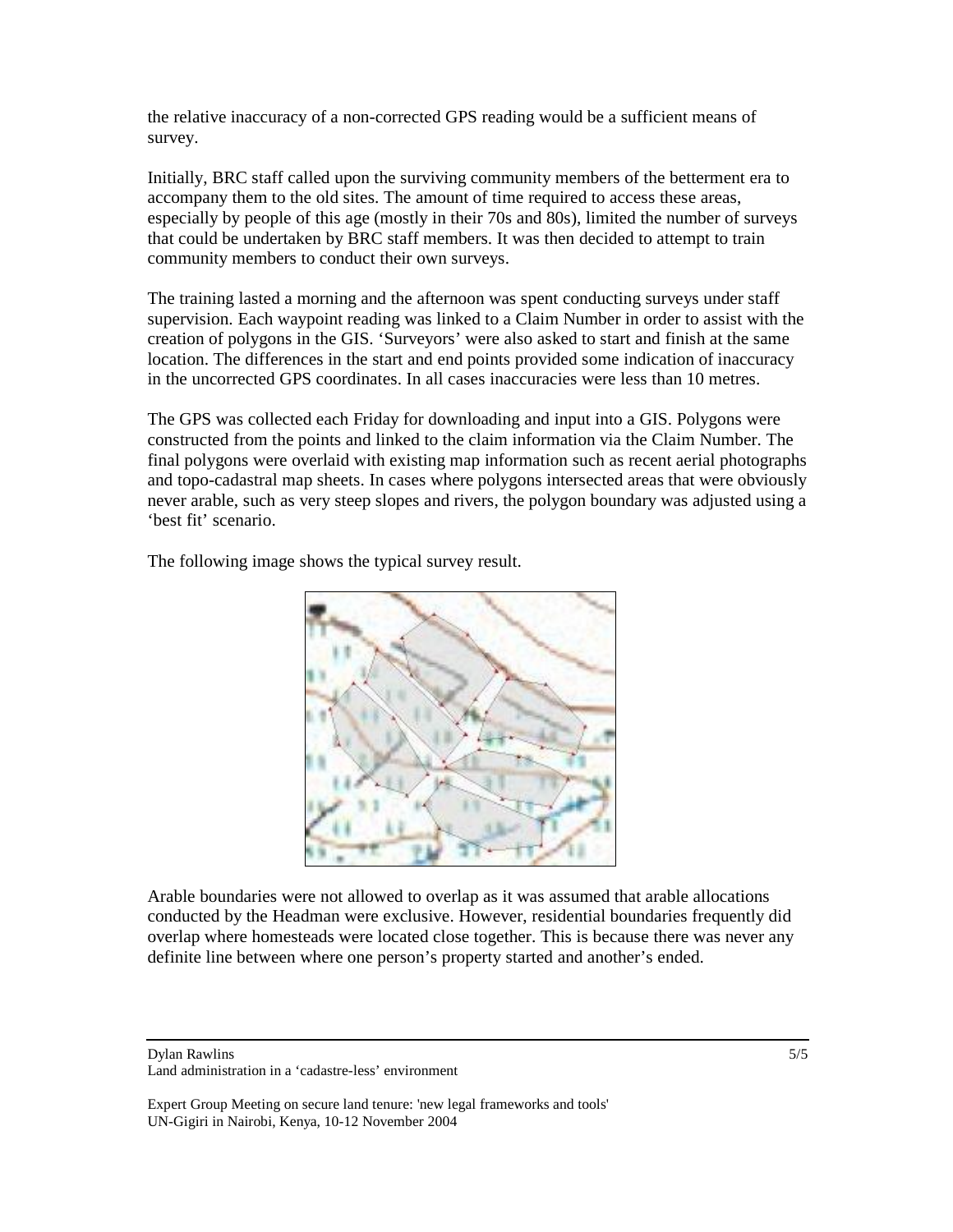The sizes of the arable and residential allotments were calculated using a GIS and compared with the other two sources of data. At this stage it was determined that a step was in fact approximately 1 metre as this was a consistent error factor between the reported size of properties and the surveyed size. This was verified with a sample of questionnaire respondents who were asked to demonstrate 10 steps, which was then measured using a tape.

The other key importance behind the GPS surveys was that it allowed the community to participate directly in the process. The results were presented back to them for endorsement before being submitted to the Land Claims Commission.

The final result of the process was that the Regional Land Claims Commissioner accepted the survey results and compensated the communities a total of 80 million Rand for their loss of land.

The re-creation of the historical informal cadastre was ultimately the key in securing the validity and extent of the claims. The fact that the relatively inaccurate community-based GPS survey was accepted by government as an acceptable means of verification goes a long way to providing hope for the inclusion of low-cost surveys in the formal cadastre.

# **4. LAND TENURE REFORM IN THE 'CADASTRE-LESS' ENVIRONMENT**

The second case does not relate directly to the establishment of tenure security which is usually the goal of tenure reform. Rather, the case aims at managing information on the population in a local government environment.

In 2003 Digital Mapping Services was contracted by the Buffalo City Municipality to develop a multi-purpose cadastral system. The purpose behind this System is to combine all parcel-based information into a single information management tool.

The following diagrammatic representation of the System depicts its initial conceptual design as a parcel-based information management tool.

#### Dylan Rawlins Land administration in a 'cadastre-less' environment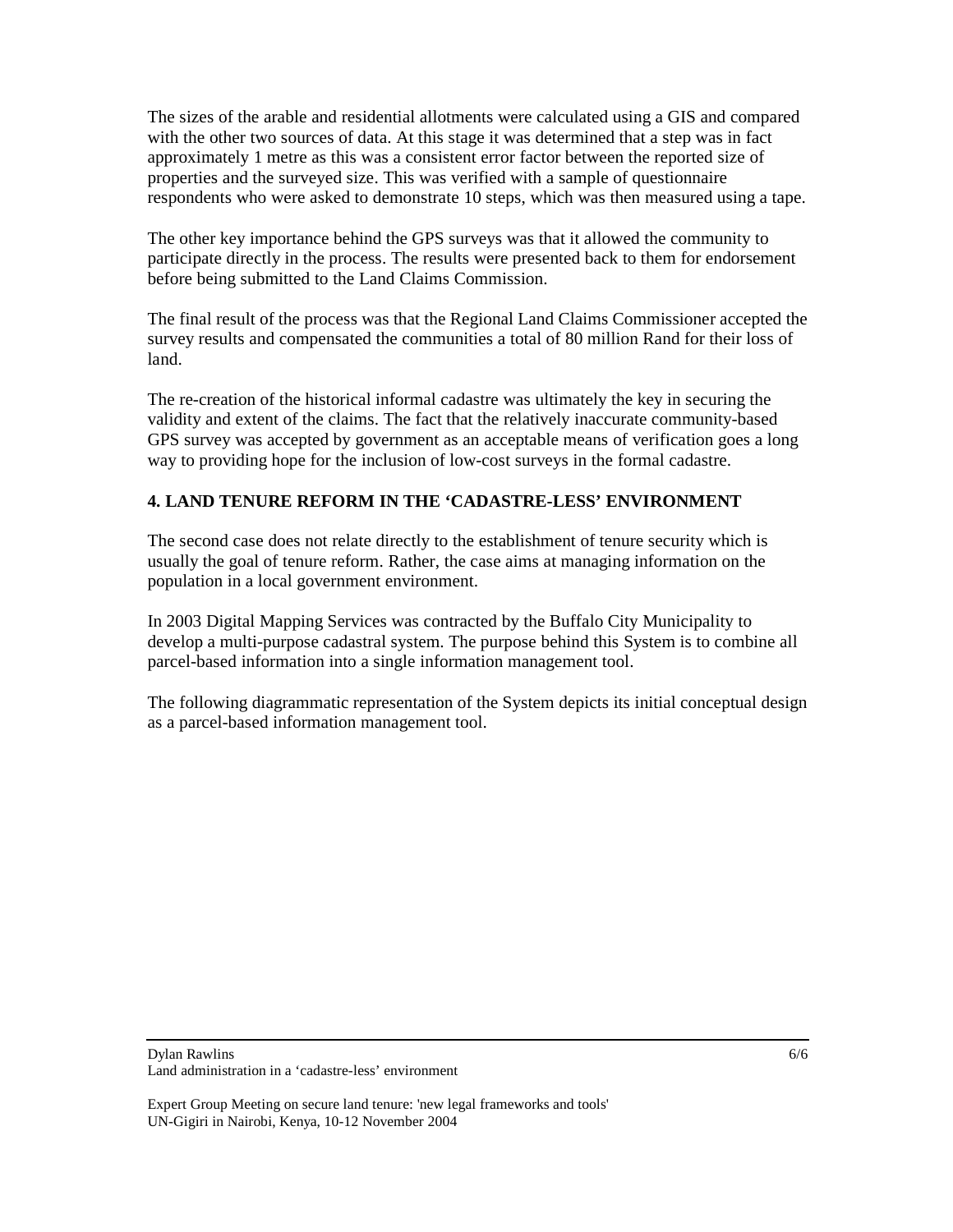

A unique identifier (the LP Key) is associated with all information relating to the parcel thus enabling the Deeds, Survey, Financial, Planning and Engineering systems to communicate with each other. The LP Key is structured to provide the name of the surveyed allotment area (abbreviated), the erf or farm number and the portion number.

The problem with this model is that it does not allow for overlapping parcel information or informal rights. The issue of overlapping parcels exists within the formal cadastre in the form of Sectional Titles and Leased Portions. Sectional Titles and Leased Portions are located on top of existing erven. To cater for this the LP Key structure was amended by appending the Sectional Unit or Leased Portion number onto the LP Key for the underlying erf.

Even though many Leased Portions do not have spatial descriptions the System locates the portion within an erf. The spatial description of the Leased Portion is provided by a physical description on the lease agreement.

This method simply extends the parcel-based system to cater for a few non-spatial exceptions. However, in informal settlements there is no parcel-based information on which to base the system.

Dylan Rawlins

Land administration in a 'cadastre-less' environment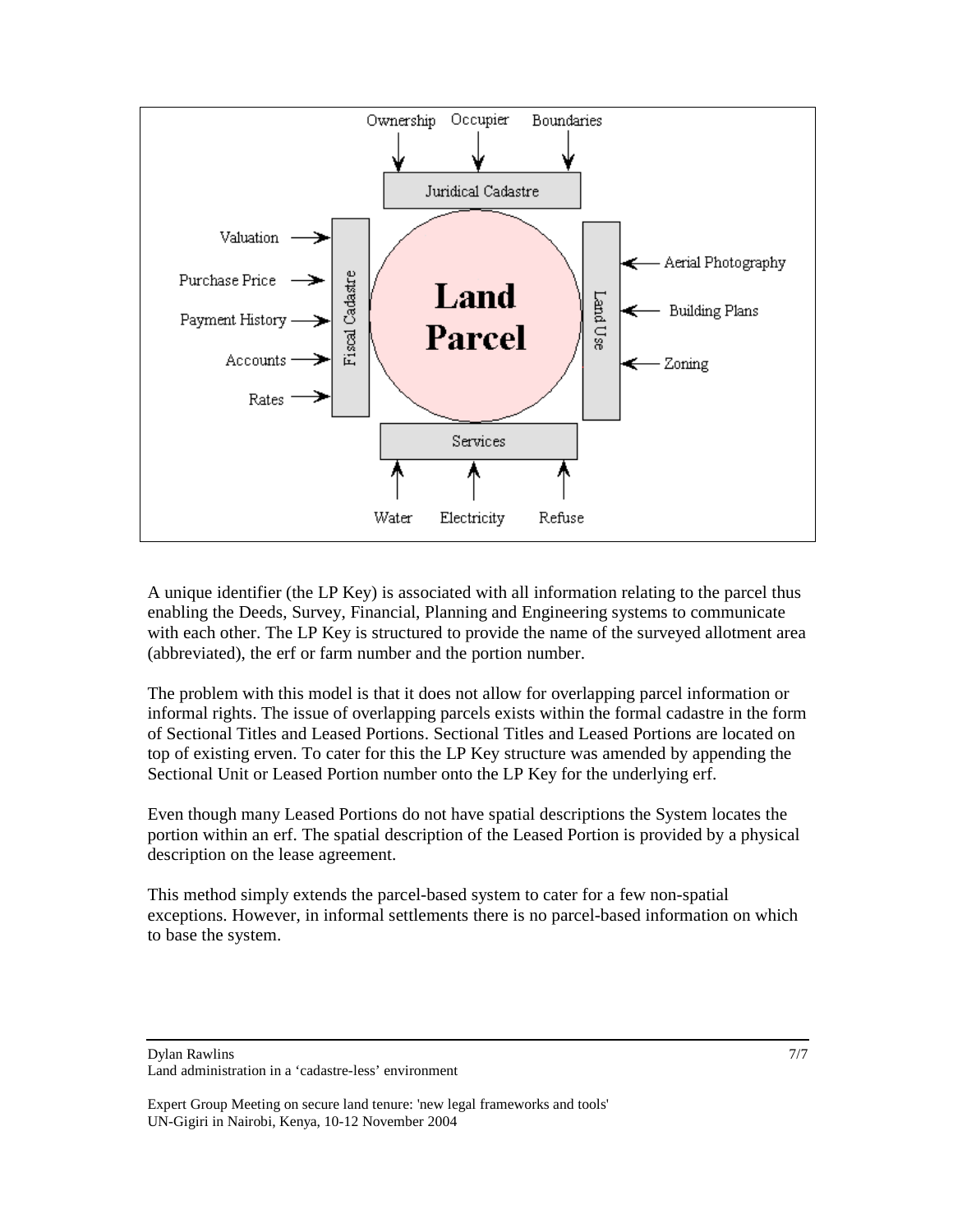Because basic land information is required for land use, disaster and revenue management it was imperative that a spatial layer be created and inserted into the multi-purpose cadastre. To create the informal cadastre the Municipality decided to use a line mapping exercise.

Rectified aerial photography (25cm/pixel) was used to digitise informal settlement boundaries, land parcels, top structures and visible service infrastructure. In the case of parcel delineation a distinction was made between parcels where the boundaries were clearly visible (fence lines) and parcels where some interpretation was required (Hedin, 2004).

Although the line mapping exercise does not represent a formal cadastre it is envisaged that it will be used as the basis for formalisation when formal layout plans are required for servicing purposes. The problem with this method of parcel creation is that it is reliant on the currency of the photography.

The inclusion of this layer into the multi-purpose cadastre is also through an LP Key where the village name is used in place of the allotment area and the 'erf' number is arbitrarily assigned by the Survey Department.

Property ownership was considered too costly to adjudicate and administer. However, the need for the inclusion of an Account Holder simulates, to some extent, the juridical component of the informal cadastre.

Many properties in informal settlements do not require a rates or services account. However, most households have an electricity account where the name of an account holder is recorded. The benefit of using this level of information is that it remains current, being updated by the account holder should they sell their property. This effectively removes the responsibility of record maintenance from the Municipality.

While this process addresses the inclusion of rural informal settlements into the multipurpose cadastre is does not cater for urban informal settlements. The constantly changing nature of these types of settlements as well as their high density meant that line mapping could not accurately record boundaries between 'shacks'.

The solution to this problem comes in the form of Disaster Management which is particularly applicable to these areas because of the high incidence of fires. After a fire (or flood) the Municipality compiles a beneficiary list of affected households for compensation and relocation purposes. The Planners draw up a 'semi-formal' layout plan for the affected area which is passed on to the Survey Department for pegging.

The beneficiaries are allowed to decide who should be allocated new *in situ* sites and who should be relocated to new sites elsewhere. Those who are selected to remain *in situ* on a new site are required to sign a Certificate of Acknowledgement of the beacons. The Certificate comprises a layout plan and declaration. A portion of the Certificate is depicted below:

Dylan Rawlins

Land administration in a 'cadastre-less' environment

Expert Group Meeting on secure land tenure: 'new legal frameworks and tools' UN-Gigiri in Nairobi, Kenya, 10-12 November 2004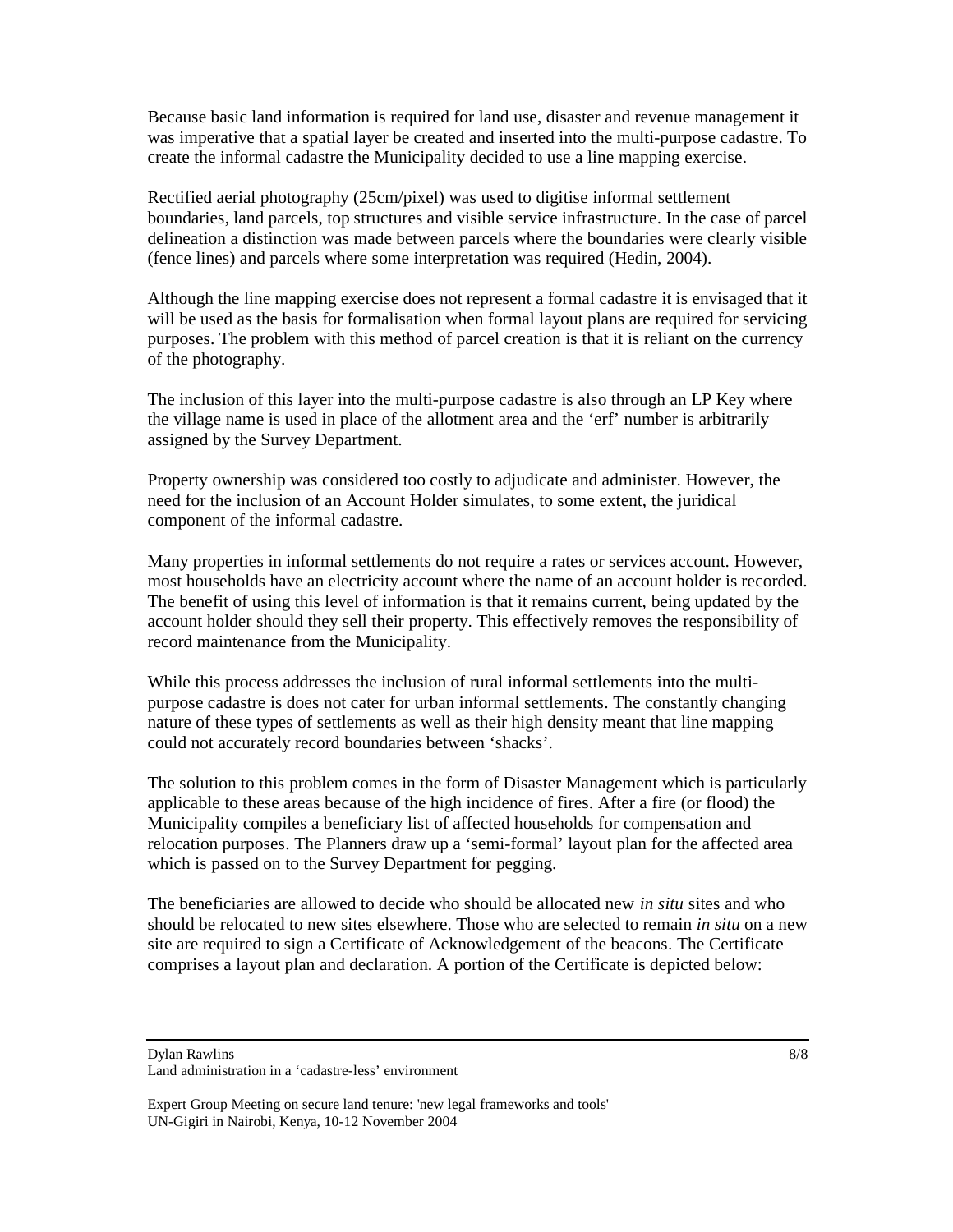

The allocation of these 'pseudo-cadastral' plots seems to be respected at the *de facto* level. The Survey Department reported that a year after one such allocation no encroachment had occurred. What makes this more extraordinary is that the entire process of planning, survey and allocation is completed within two weeks.

The next step in the process is the formalisation of these areas through proper planning and survey and, ultimately, registration. The following image shows the three stages of the process. The aerial photograph depicts the *de facto* situation before the fire. The red lines represent the 'pseudo-cadastre' surveyed and allocated immediately after the fire and the green lines represent the formal cadastre approved by the Surveyor General.

#### Dylan Rawlins Land administration in a 'cadastre-less' environment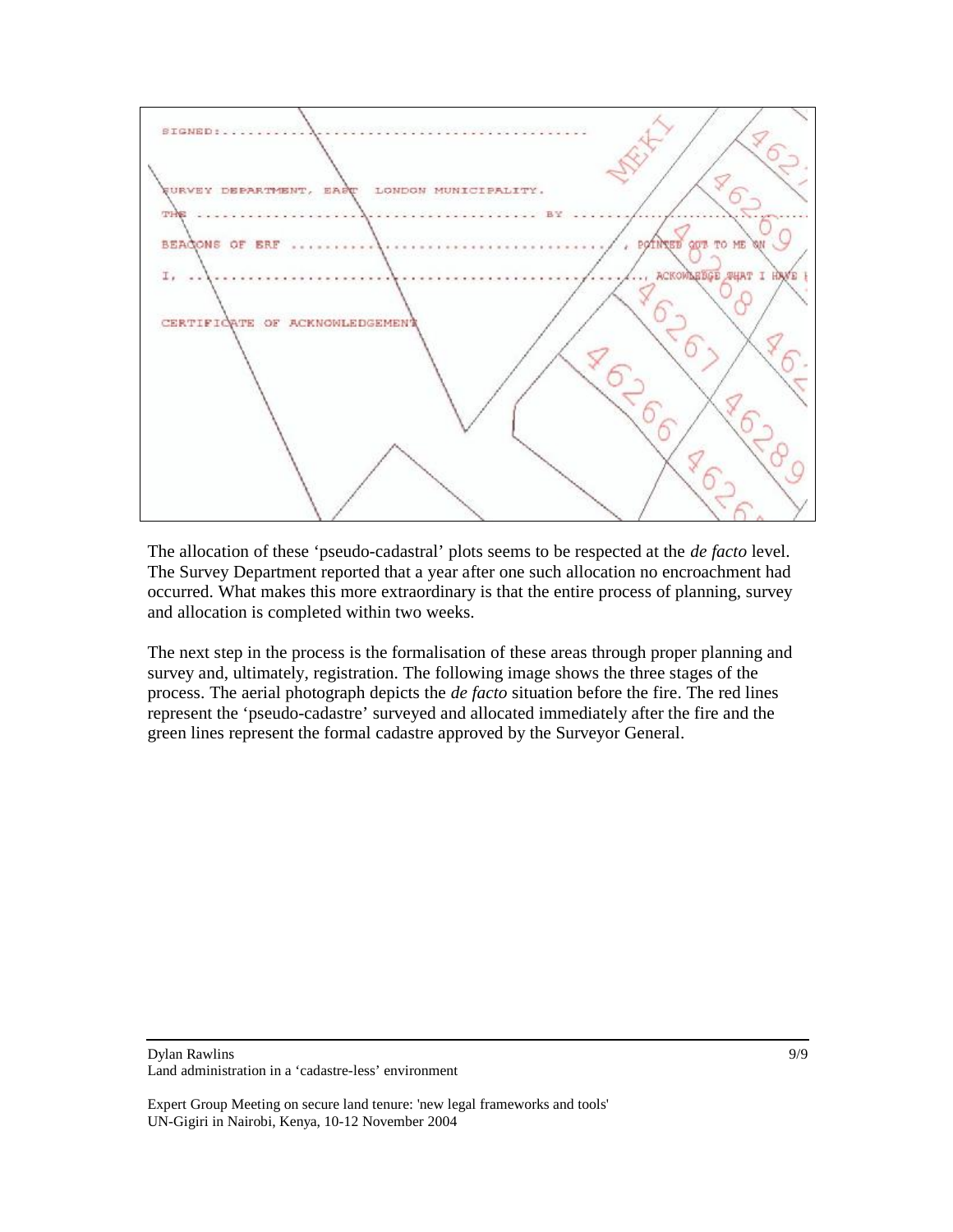

# **5. CONCLUSION**

The administration of land is almost impossible without some form of cadastre both from the perspective of land information management and the delivery of land reform products. Although many countries do not provide for interim measures in their 'cadastre-less' environment this work has shown that local-level arrangements can provide solutions.

The costs, legal processes and time factors involved in the creation of a formal cadastre need not hamper land administration where communities and local authorities can participate within a commonly accepted legal and technical framework.

While this is ideally an interim measure towards the goal of integrated spatial planning it can be sustained for as long as the levels of participation between communities and government persist.

Dylan Rawlins

Land administration in a 'cadastre-less' environment

10/10